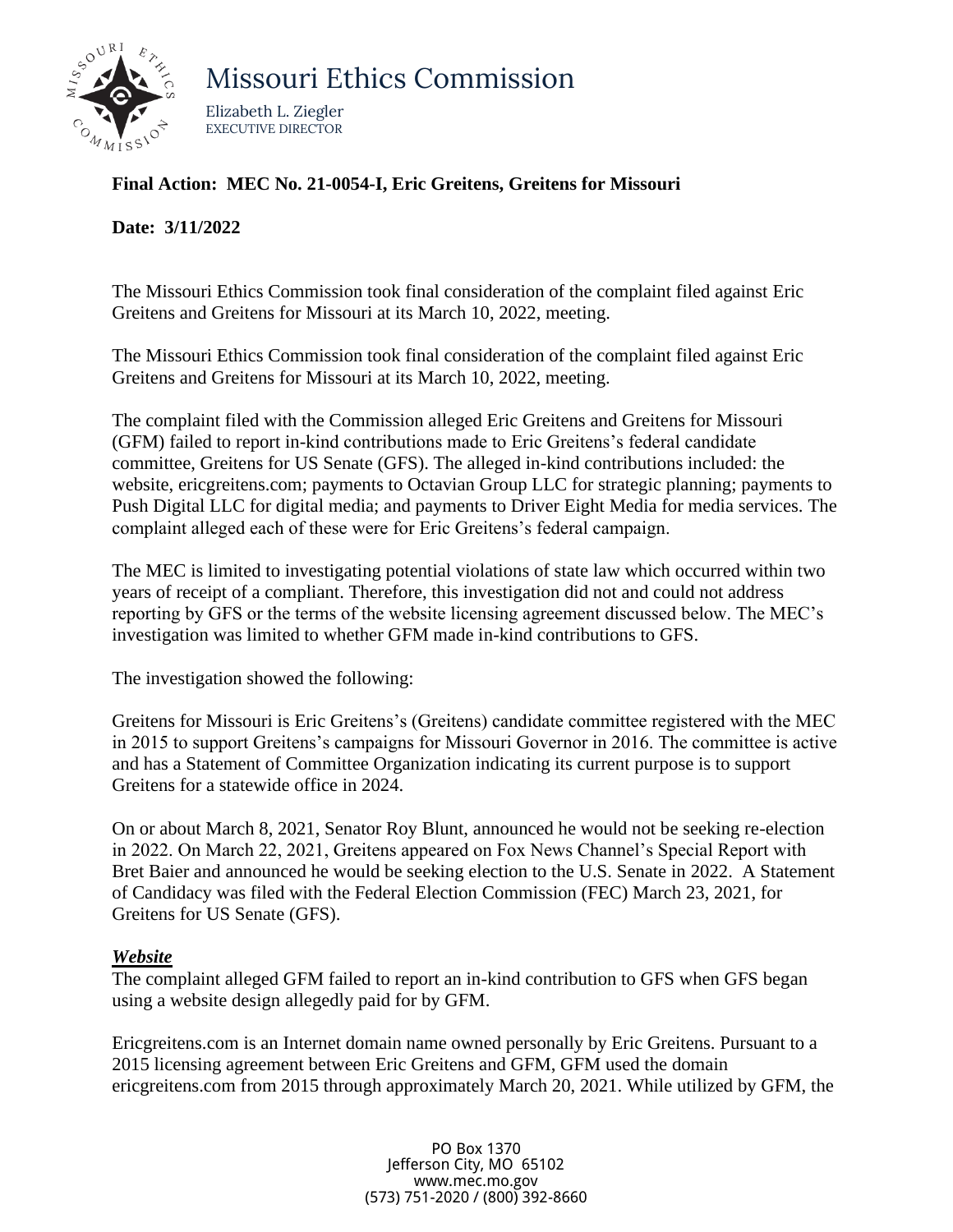website underwent several design changes. In 2020, GFM reported paying Abrot Creative \$19,000 for web services.

In April 2021, Eric Greitens entered into a licensing agreement with GFS, thereby ending the agreement with GFM, and allowed GFS to use the domain ericgreitens.com.

Since March 23, 2021, the domain name, ericgreitens.com, has been used by GFS. On its April 2021 Quarterly report filed with the FEC, GFS reported an in-kind contribution from Eric Greitens in the amount of \$18,000 on March 23, 2021, for a website, consistent with the terms of the licensing agreement.

The agreement between Eric Greitens and GFS is similar to the agreement between Eric Greitens and GFM. The agreement with GFS states Eric Greitens will allow the committee use of the domain name. In exchange, the committee will provide enhancements to the website. Upon termination of the agreement, Eric Greitens will retain ownership of the enhancements indefinitely.

As structured, there was no requirement for GFM to report an in-kind contribution made to GFS. The Commission's current action should not be interpreted as the Commission's advisement to use such a licensing agreement under Missouri campaign finance laws.

## *Octavian Group LLC*

On its January and April 2021 quarterly reports, GFM reported making expenditures to Octavian Group LLC for strategic planning. The complaint alleged Eric Greitens was not seeking state office at the time and the only "reasonable inference" was that these payments were connected to Eric Greitens's future federal campaign. The strategic planning services were not initially reported on Independent Contractor Expenditure Reports. On March 9, 2022, GFM filed amended January and April 2021 quarterly reports, including the Independent Contractor Reports, describing the services provided by Octavian Group for GFM as, "updating and maintaining social media assets owned or used by GFM; drafting communications for releases; strategic planning for potential state campaign, consult and manage GFM related media appearances."

The investigation did not find evidence that services provided by Octavian Group were in support of GFS. This finding was solidified by both the timing of the services as well as the amended reports.

# *Push Digital LLC*

On its January 2021 Quarterly Report, GFM reported an expenditure incurred with Push Digital as of November 20, 2020, in the amount of \$47,222.31 for "digital media." On its April 2021 Quarterly Report, GFM reported paying this incurred expenditure on January 25, 2021. The complaint alleged this expenditure was connected to Eric Greitens's federal campaign. GFM did not initially include an independent contractor report describing the services rendered by Push Digital LLC.